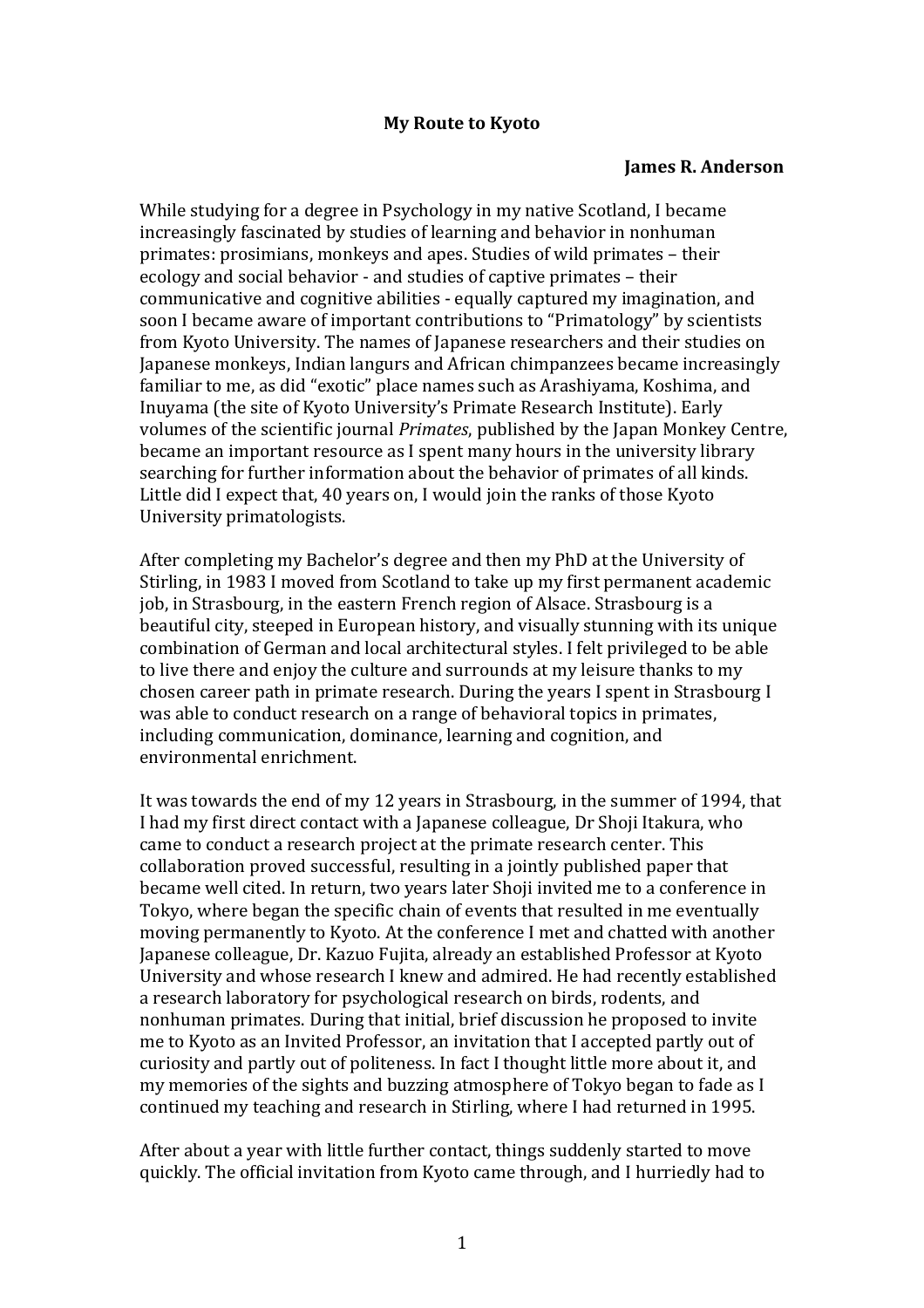make arrangements for sabbatical leave, obtain a visa from the Japanese Consulate in Edinburgh, and so on. And so in July 1998 I arrived in Kyoto for the first time, with no real idea about what to expect. I had read briefly about the history of Kyoto, and about its temples and gardens, but no amount of reading can really prepare you for the first-hand experience of a "new" place, especially one as unique as Kyoto.

The first thing that surprised me was the heat and humidity of the summer weather. Scotland never gets so warm. Strasbourg can get very hot and humid, but not like Kyoto! I remember that before I left Scotland Kaz casually mentioned at the end of an email message that in summer the temperature was usually around 350, but he said nothing about the humidity! The oppressive heat and humidity of July and August is something that took getting used to, but I now find that I actually enjoy those weather conditions, which often surprises my Japanese friends.

Those first six months in Kyoto saw me exploring many of the famous shrines and temples, along with many less well-known ones, and several beautifully atmospheric gardens. I bought a book that outlined several walks in and around the city, and that proved invaluable as I started to piece together a mental map of what would one day become my home. The locations of convenience stores were easily memorable, and also important for picking up food late at night after a day of discussions and carrying out psychology experiments on monkeys. Our research then focused on a form of self-control, and tactical deception by squirrel monkeys, and I also taught introductory animal behavior to a mixture of undergraduate and graduate students.

As summer gave way to autumn, I appreciated the cooler temperatures and the changing color of the leaves, on the mountainsides and around temples. Our research was starting to produce interesting results, and I was even starting to understand a few Japanese phrases and recognize some Kanji characters. Autumn eventually turned to winter, and it was time for me to return to Scotland. Although sad to leave after an enjoyable and productive six months, somehow I felt that I would return to Kyoto one day.

Our research during that first six-month visit soon gave rise to our first joint publication, and the following year I was granted a Kyoto University Fellowship to continue our studies on various aspects of monkey psychology. And so started what became an almost unbroken series of twice-yearly visits to Kyoto. My home university's semester system meant that each summer I was able to come to Kyoto for 3 months in the summer, and then again for up to 2 months in the winter, and that has been the general pattern for the last 15 years. In collaborative studies with Prof. Fujita and his students we have conducted original research and published on a range of topics including self-control, selfawareness, nonverbal communication, and behavioral influences of visual form and color. The laboratory is a vibrant environment with students working on a range of topics in several different species of birds and mammals.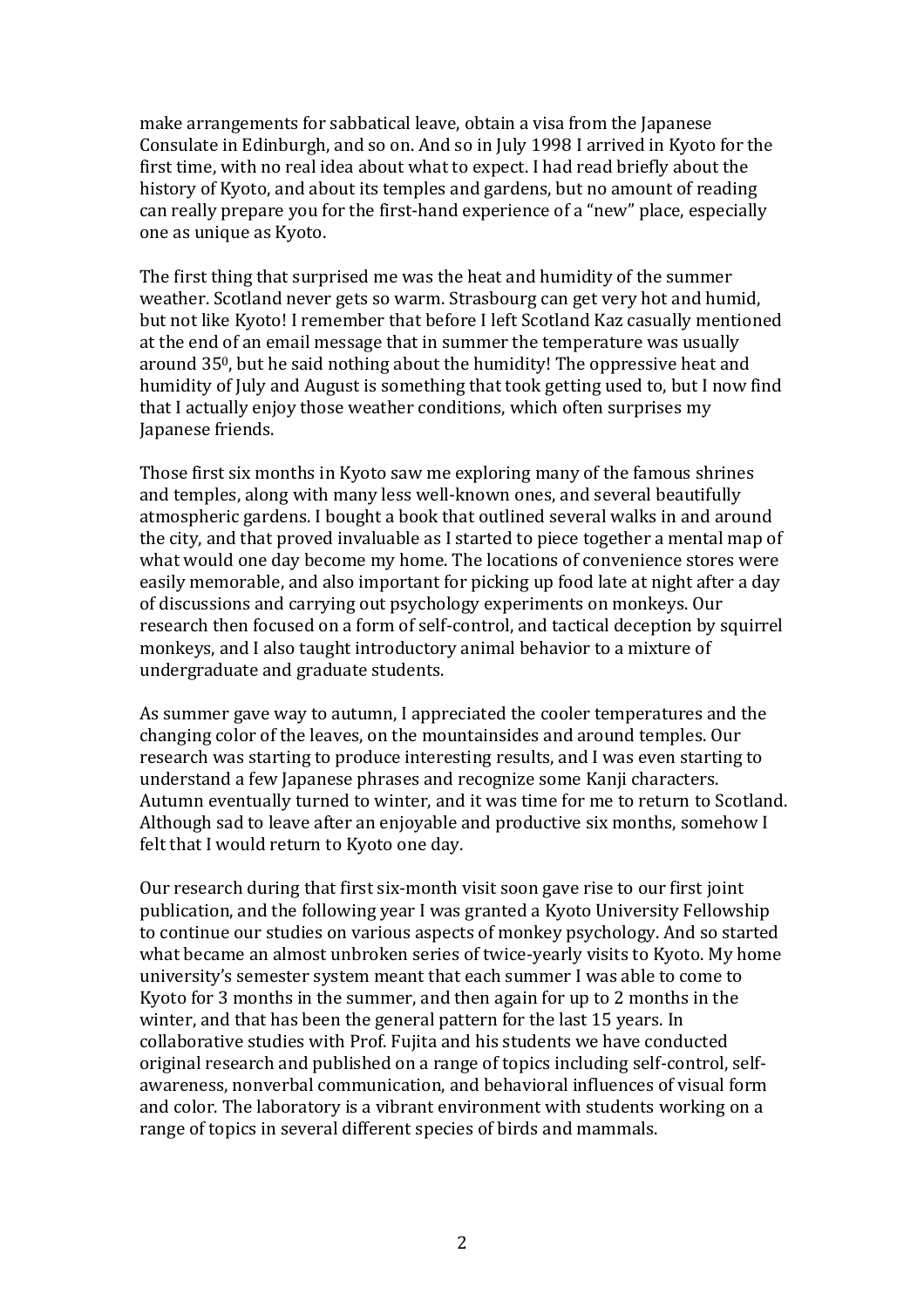During my first few visits I lived in various apartments around Kitashirakawa, very convenient for walking to Yoshida campus. Later, I moved to Demachiyanagi, also convenient, and with the additional advantage of being near the Kamogawa River. The river is one of my favorite things about Kyoto. I never tire of walking along the banks. Whatever the season, there is always something interesting to see, either in the water, beside the water, or up in the air, as the kites soar and swoop down to pick up whatever food they please. And although I knew about the cherry blossom season, when I finally saw the trees in full blossom along the riverbanks it was even more beautiful than I had anticipated. I immediately bought a new camera so that I could send photos to friends and family, who all agree that it is a fantastic sight. A combination of proximity to the river, excellent shopping facilities, and being within walking distance to the university helped me to decide to finally settle in the Demachiyanagi area.

During my 2013 summer trip Kaz asked if I would like to teach at Kyoto University. Thinking that he meant another 6-month visit as Invited Professor, I replied that of course I would be interested, and I would need to negotiate with my university for another sabbatical period. But that was not what he meant. He explained about Kyoto University's Institute for Liberal Arts and Sciences, and that I would be teaching students in English. This seemed like an interesting challenge! As much of my teaching has been aimed at introductory level psychology students, I thought it should be possible to re-write and extend my classes to make the material more accessible to a wider range of students. I also felt that it would be satisfying to help non-native speakers to become more at ease both listening and expressing themselves in English, especially in a scientific context. I felt privileged at being asked to consider applying for such a position, and started to weigh up the advantages and costs of emigrating to Japan at this relatively late stage of my career.

I would probably have continued to procrastinate over making a final decision, but that decision was urgent, as there were application deadlines that had to be met so that everything would be ready for April 2014. My next step was therefore to gather the opinions of friends, family members, and colleagues back home, through a frantic series telephone conversations and e-mail exchanges. Quite to my surprise, these opinions were almost universally positive about the move, which helped me to reach the momentous decision to say "Yes" to my colleague's invitation to apply for the position at Kyoto University.

Last winter I came back to Kyoto as I have done so many times before, but this time as well as doing research I started to prepare for my new life in Kyoto. Colleagues arranged for me to visit several apartments; I considered each one carefully (location, size, amenities, cost….) before usually rejecting them all. Fortunately my colleagues were very tolerant of my choosiness, and I'm delighted to say that, following some long negotiations, I finally moved into the one apartment that I felt was "right" for me.

So after 19 years of teaching in my "home" university in Stirling, my "new life" in Kyoto began on April  $1<sup>st</sup>$ . As with any other new job there is a settling in period. For me that means becoming better acquainted with the University's